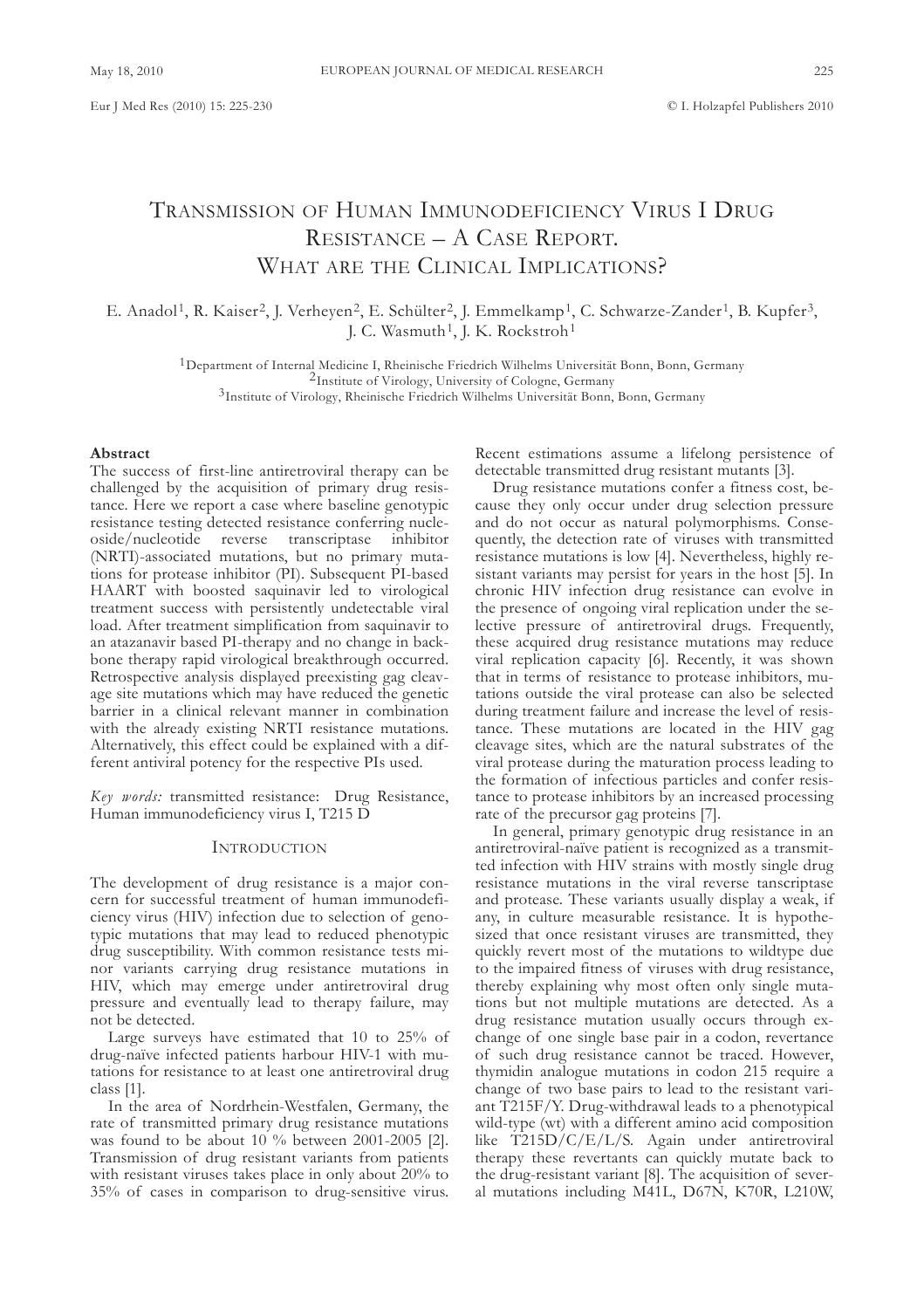T215f/y and K219Q/E may lead to different levels of resistance to zidovudine and other nRTIs depending on the particular combination [9].

The detection of resistance mutations and their different interpretation in treatment naïve patients compared to therapy experienced patients is essential for the management of HIV-infected patients. But to date there is no resistance interpretation tool for therapy naïve patients.

# casE REPoRT

Here we describe the case of a 33-year-old female (W), first documented to be human immunodeficiency virus type 1 (HIV-1, Subtyp B) seropositive in August 2006, while presenting with pneumocystis jirovecii pneumonia and a wasting-syndrom. Upon initial presentation the patient had 60 CD4 cells/ $\mu$ l and more than 500000 HIV-1 RNA copies/ml (limit of linearity of the viral load assay Versant bDNA, Siemens, Germany). The patient also reported weakness for the last year and an episode of herpes zoster for 3 weeks, but no test for HIV-1 infection had been performed at that time. The last negative HIV-test was obtained in 2004. HIV- tests had been performed regularly since her husband had a documented HIV-infection since 1985, following treatment with blood products he received for therapy of congenital haemophilia a (AXSYM HIV combo, ABBOTT, Germany).

Genotypic resistance testing identified M41L and T215D as resistance mutations within the reverse transcriptase and the secondary mutations I13V, L63P within the protease gene regions. Restrospectivly, additional cleavage site mutations l449V and s451n at the c-teminal gag cleavage site p1/p6-gag were found.

Table 1 shows the resistance-related mutations detected in the baseline samples as well as those found in the samples tested later on, according to the IAS resistance panel (www.iasusa.org/resistance\_mutations/index.html). Resistance interpretation systems like the Trugene HIV-1 with guidelines 10.0 were used in these analyses.

Highly active antiretroviral therapy (HAART) with tenofovir (TDF), emtricitabin (FTC) once daily and saquinavir 1000 mg twice daily boosted by ritonavir was initiated 2 months after initial HIV-diagnosis in september 2006. The treatment resulted in a >2-log decrease in HIV-1 RNA load at week 4, a further decline in viraemia to 56 copies/ml after 3 months of HAART and subsequent complete suppression under detection limit for 19 months untill October 2008. The CD4 cell count in paralell increased to 308 cells/ $\mu$ l and 30%, respectively. During the treatment period one episode with a blip of 145 copies/ml occurred. In Oktober 2008 HAART was simplified to tenofovir, emtricitabin and ritonavir-boosted atazanavir in order to have a once-daily therapy. Within four weeks after initiation of this regimen the viral load increased to 1381 copies/ml. Viral load decreased to 132 copies/ml in a control but raised again to 8515 copies/ml in february 2008.

The virological treatment failure prompted the second genotypic drug resistance test which revealed the same NRTI-associated and gag cleavage site mutations as in the resistance test prior to commencing aRT, namely M41L and T215D with limited susceptibility for aZT, d4T and tenofovir (Table 1). The regimen was changed again in April 2009 to ritonavir boosted darunavir 800 mg and nevirapine 400 mg once daily. Under the new regimen a skin rash occured six days after treatment initiation. symptoms were regressive under intake of cortison and vanished after 12 days. Two months after changing therapy plasma viral load decreased again below the limit of detection.

The 42 years-old husband (M) having a HIV-infection since 1985 due to treatment of haemophilia A, CDC status A2, received his first antiretroviral therapy, which was aZT-monotherapy, in 1993. In 1995 he was treated with additional lamivudin (3TC). A new regimen was startet in 1997 with d4T and 3Tc. Because of lipoatrophy and ongoing viral replication under aRT, HIV-therapy was changed to ritonavir-boosted atazanavir and efavirenz in 2004 after screening for drug resistance. Genotypic resistance testing in the husband showed no NNRTI and no PI mutations but the following nRTI mutations: M41l, M184V and T215Y. Despite a favourable immunological respose under the past antiretroviral therapies, the viral load became undetectable for the first time in 2005 after the switch to ritonavir-boosted atazanavir and efavirenz had occurred. CD4 cell counts after changing antiretroviral therapy remained stable with 466  $ce\bar{l}/\mu L$  (23%). Comparing the findings of the genotyping resistance tests of the infected couple, we found the same resistance mutations in both individuals, except for the absence of M184V and the presence of the "revertant" T215D in place of the T215Y resistance mutation in the HIV infected wife. No resistance mutations could be found in the protease gene despite virological failure under atazanavir therapy in the wife but the same two gag cleavage site mutations (L449V, S451N) remained.

The husband was also coinfected with hepatitis B and c. Therefore, 3Tc was added to the antiretroviral therapy for HBV viremia in the same year. HcV infection was successfully treated with PEg-interferon-alpha and weight-based Ribavirin therapy in 2002. No chronic hepatitis was diagnosed in the wife.

Phylogenetic analysis using a pool of most similar HIV-1 sequences obtained in the same years from the same area confirmed that the viruses in these patients were closer related to each other compared to any other virus in the local database with a similarity score of 97,5%. (fig.1).

## **DISCUSSION**

Here we report the transmission of the thymidine analogue mutations (TAM) T215Y and M41L to an antiretroviral naïve spouse of an HIV-infected haemophiliac patient, who subsequently developed virological failure after simplifying her therapy to a boosted atazanavir based therapy. The nRTI-resistance mutations M41L and T215 $\overline{Y}$  were most likely transmitted from her husband, who had developed these specific mutations under a previous phase of aZT monotherapy in 1993. These TaM mutations are scored by most of the interpretation systems to confer an intermedi-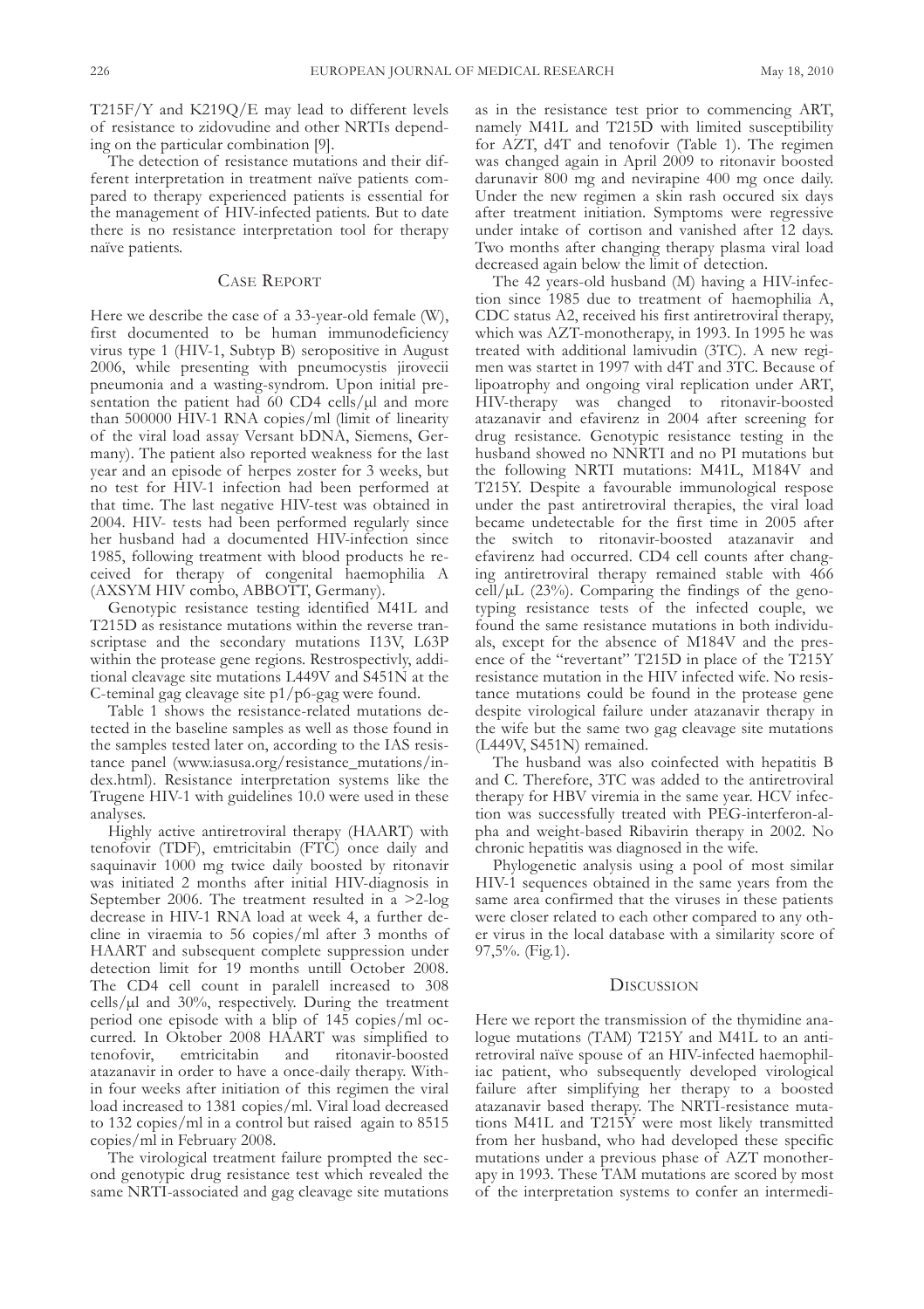| Table 1. Antiretroviral therapy and drug resistance mutation over time in study subjects |  |  |  |
|------------------------------------------------------------------------------------------|--|--|--|
|                                                                                          |  |  |  |

| Patient | Year                                                           | Antiretroviral therapy     | mutations associated with resistance                                                                                                                                | Virus load<br>Copies/ml       |
|---------|----------------------------------------------------------------|----------------------------|---------------------------------------------------------------------------------------------------------------------------------------------------------------------|-------------------------------|
| М       | 1993<br>1995                                                   | <b>AZT</b><br>AZT, 3TC     |                                                                                                                                                                     | n.d.                          |
|         | 12/1997<br>1999<br>07/2004                                     | $d4T$ , $3TC$              | RT: M41L, M184V, T215Y,<br>(T39A, V60I, D121Y,<br>I135T, I142V1, D177G,<br>V179I, T200A, Q207E,<br>L214F, L228H, Q334H)                                             | 4700<br>26929                 |
|         |                                                                |                            | PR: L 63P, I13V, (V3I, K14R,<br>S37N)                                                                                                                               |                               |
|         | 08/2004                                                        | ATV/r, EFV                 | CS p $1/p6$ -gag: L449V, S451N                                                                                                                                      |                               |
|         | 01/2005<br>04/2005                                             | $ATV/r$ , EFV, 3TC         |                                                                                                                                                                     | < 50<br>< 50                  |
| W       | 08/2006                                                        |                            | RT: M41L, T215D, (T39A, V60I,<br>D121Y,135T,N137S,I142V,<br>S162C, I202I/V, Q207E/K, L214F,<br>L228H                                                                | > 500.000                     |
|         |                                                                |                            | PR: L63P, I13V, (E35D, S37N/S,<br>S37N, V3I)                                                                                                                        |                               |
|         |                                                                |                            | CS p1/p6-gag: L449V, S451N                                                                                                                                          |                               |
|         | 09/2006<br>10/2008<br>11/2008<br>12/2008<br>02/2008<br>03/2009 | TVD, $INV/r$<br>TVD, ATV/r | RT: M41L, T215D, (T39A, V601I<br>D121Y, K122E, 135T, N137S, I142V<br>S162C, I202IV, Q207E/K, L214F,<br>L228H, V245M, A272P, T286A,<br>E297K<br>PR: L63P, I13V, E35D | $<$ 40<br>1381<br>132<br>8515 |
|         |                                                                |                            | CS p1/p6-gag: L449V, S451N                                                                                                                                          |                               |
|         | 04/2009<br>06/2009<br>11/2009                                  | NVP, DRV/r                 |                                                                                                                                                                     | $<$ 40<br>$<$ 40              |

 $M =$  husband/suspected source of infection,  $W =$  case-patient

ate level resistance to aZT, d4T and a low level resistance to ddI, ABC and TDF. Some interpretations systems rank TDF to an intermediate level. One must be aware that the interpretation systems are developed for therapy experienced patients and therefore the risk of the above mentioned resistance mutations is underestimated in naïves. Phylogenetic analysis clearly indicates a common origin for the viruses and makes it very probable that transmission occurred from husband to wife.

We believe, that the transmission of the M41l/T215y mutants were due to aZT administration in 2004 while M184V occurred under treatment with lamivudine. The last negative HIV-Test of the wife took place in 2004. The T215D-strain occurred as a revertant from T215y consequently in the absence of drugs in the wife; T215D is as fit as the wild-type virus in cell culture assays in the absence of the drug, but retains the potential for rapid emergence of highlevel zidovudine resistance. T215  $D/S/C/E/I/V$  are transitions between wild type virus and resistant mutants carrying Y or F. The presence of T215D suggests the presence of clinically relevant T215y minorities.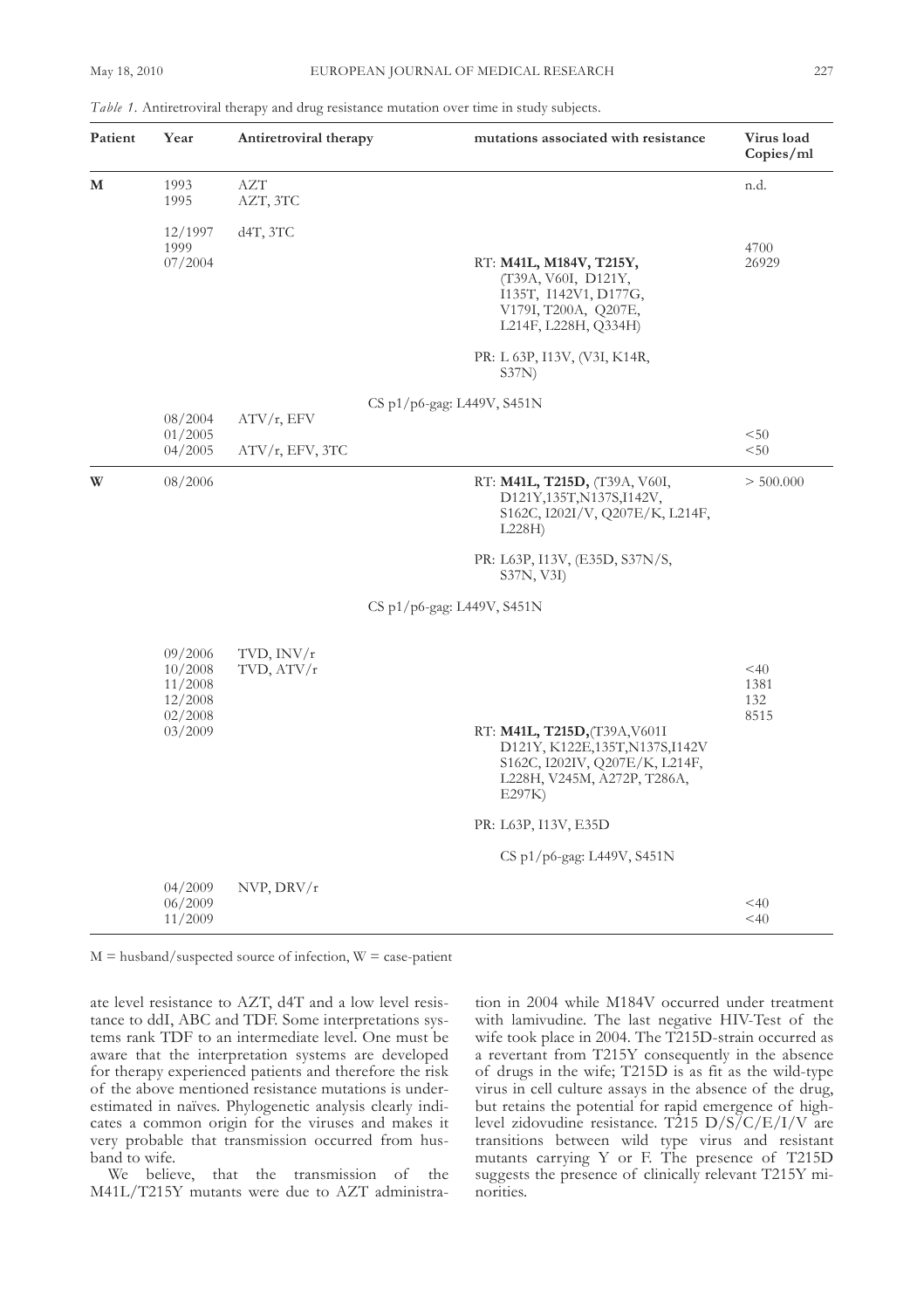

*Fig. 1.* The maximum likelihood phylogenetic tree shows the close relationship between patient W and M sequences. Phylogenetic analysis was conducted on a data set of 62 HIV-1 polymerase sequences aligned through MutExt and clustalX, including the four sequences available from patients W and M. The 48 most similar sequences to W03\_2009 (01ns–48ns) and 10 per chance selected sequences (Rs) from patients, obtained from the same geographic area during the same time period, were selected from a total of 6400 sequences in the Arevir database (21). Patient W and Patient M sequences are indicated by W and M followed by the month and year of the sampling date. HXB2 is the wild type reference strain.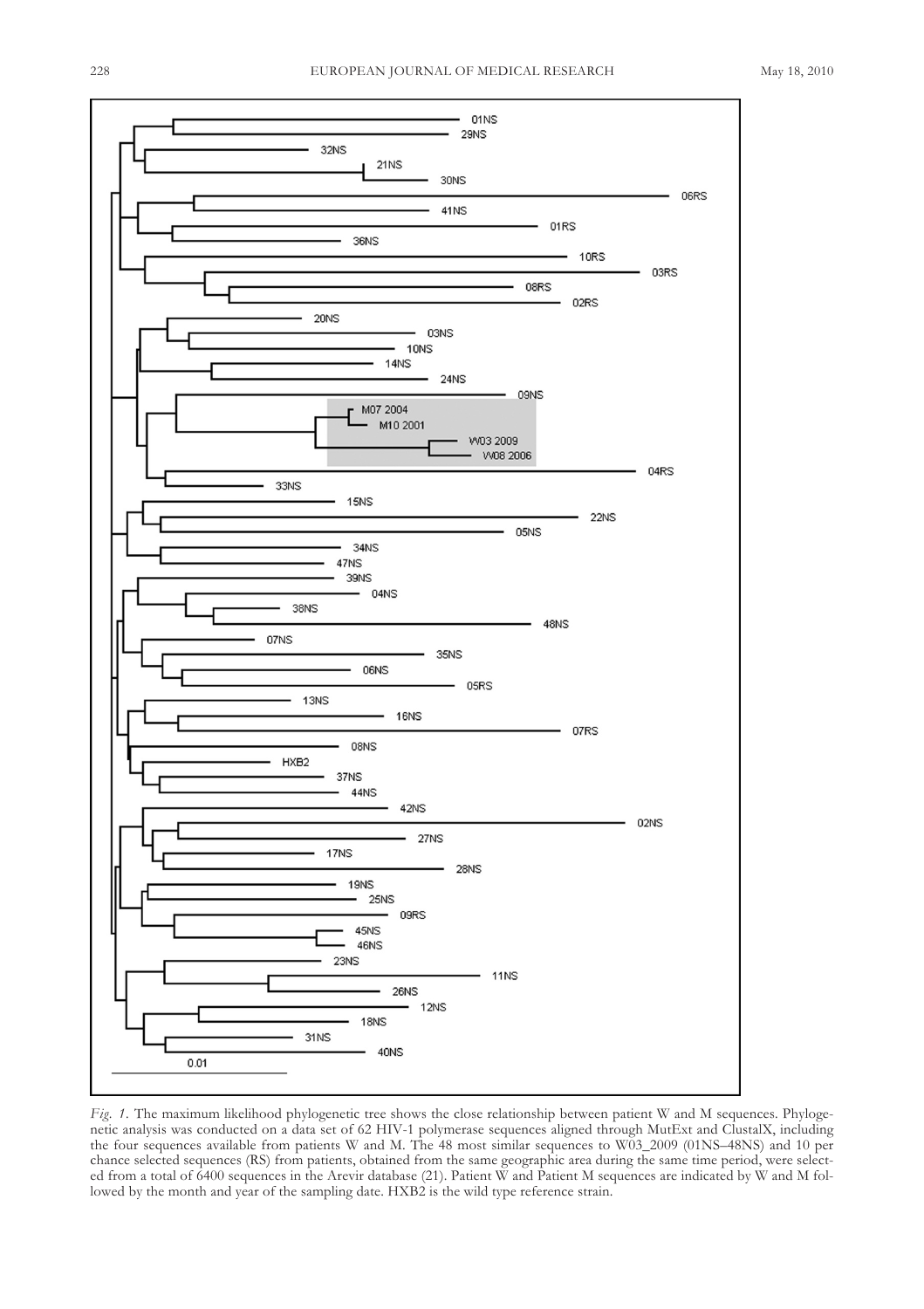Interestingly, fitness determinations based on growth competition experiments in cell culture showed a value of 85% fitness for T215y, 80% for M41l and a similar fitness for the double mutant M41l/T215y [10, 11] relative to the wildtype in the absence of drugs. Viruses carrying the T215y mutation emerge more frequently than T215f while showing a faster replication kinetics and greater relative fitness in comparison with T215f mutants in the absence or presence of zidovudine. Moreover, T215y mutants show greater infectivity than wildtype HIV-1 over a range of aZT concentrations [12].

The evaluation of differential transmission of HIV-1 strains harbouring mutations in RT in newly infected individuals compared with the prevalence in the potential transmitter population showed that the prevalence of the 3Tc-resistance associated mutation M184V was only 3%, compared to TaMs 6,7% and NNRT-associated mutations 7,4%. All this suggests that reductions in viral fitness of M184V-containing HIV-1 strains may partially affect rates of viral transmission [13]. In the absence of therapy the decreased fitness of viruses carrying T215y/f, K70R, or M184V is reflected by the pressure to mutate during the evolution of transmitted HIV-1 resistance mutations [14]. The M184V mutation develops quickly after initiation of therapy with 3Tc and confers high-level resistance to this drug and to fTc. aBc and 3Tc are able to preserve M184V in mixed dual infections consisting of wildtype viruses and clinical isolates that contain the M184V mutation [15, 16]. Unlike TAMs, M184V reverts to wild-type virus when lamivudine is eliminated from antiretroviral regimens [17]. This mutation confers a low fitness and also reduces the risk of viral transmission [13], which might explain the absence of M184V in the wife's strain. Usually in the first period of infection CD4 T-cell counts remain stable, later the likelihood of slowly decreasing CD4 T-cell counts increases. The rates were higher in those subjects infected with resistant viruses with lower replication capacity [18]. We concluded from the anamnestic data, that the transmission took place between August 2004 and January 2005. Under consideration of the low CD4 count at initial presentation a very rapid course of HIV-infection needs to be stated. Indeed, the patient progressed to a CD4 count of  $60/ml$  already 1-2 years after HIV-1-infection.

Most apparently the therapy failure resulted from the archieved nRTI resistance for M41l, (probably on the M184V) and the T215D mutation which was already visible in the blood before virological failure occurred after switching from invirase to atazanavir, both administered as ritonavir-boosted PIs, while tenofovir and emtricitabin remained unchanged as backbone NRTI combination. This further questions the efficacy of atazanavir in combination with an only intermediate active NRTI-backbone. Adherence problems or use of proton-pump inhibitors were denied by the patient. The new antiretroviral regimen with darunavir/r and nevirapine (2 fully active drugs from 2 divergent drug classes) lead to maximal viral load suppression in less than 8 weeks. The question remains whether the presence of mutants in sanctuary sites carrying M41l, M184V and T215y contributed to the

viral rebound alone or together with effects conferred by the retrospectively detected gag cleavage site mutations, while PI mutations in the protease gene were not present. The selection of a PI-based regimen in case of detection of nRTI mutations is in line with the European resistance guidelines. NNRTI-based regimens are considered to have a too low genetic barrier in first line therapy settings. On the contrary in all first-line studies, cases of protease inhibitor failures are described in absence of detectable protease inhibitor resistance mutations. In this content, mutations in the gag-region, the natural substrate of the viral protease, have recently gained importance and has been shown to contribute directly to protease inhibitor resistance [7]. Interestingly, the gag cleavage site mutation s451n was classified as a natural polymorphism [19], whereas cleavage site mutation l449V was found to be significantly accumulated in PI resistant HIV isolates [20]. Therfore, it could be speculated that in our case study this mutation possibly contributed to protease inhibitor failure, although the impact of these gag cleavage site mutations may vary between different PIs. clearly, in this case, the boosted protease inhibitors saquinavir and darunavir were able to suppress viral replication with the  $TDF/FTC$  backbone, whereas this was not the case for atazanavir/r. Although recently drug-resistance related mutations in the HIV gag-region have been described, their respective impact on virological treatment failure is not yet fully understood. Resistance testing is performed routinely at treatment baseline and some resistance tests include the sequencing of an important part of gagregion. But mutations in the gag-region are so far not considered in any resistance interpretation system. further analyses are required and may lead to routine resistance testing of the gag-region before starting antiretroviral therapy.

#### **REFERENCES**

- 1. Geretti AM. Epidemiology of antiretroviral drug resistance in drug-naïve persons. Curr Opin Infect Dis. 2007;20:22-32.
- 2. Sagir A, Oette M, Kaiser R, et al. Trends of prevalence of primary HIV drug resistance in Germany. J Antimicrob chemother 2007;60:843-8
- 3. Pao D, Andrady U, Clarke J, Dean G, Drake S, Fisher M, Green T, et al. Long-term persistence of primary genotypic resistance after HIV-1 seroconversion. J Acquir Immune Defic Syndr 2004;37:1570-1573.
- 4. Leigh Brown AJ, Frost SD, Mathews WC, Dawson K, Hellmann NS, Daar ES, Richman DD, et al. Transmission fitness of drug-resistant human immunodeficiency virus and the prevalence of resistance in the antiretroviral-treated population. J Infect Dis. 2003;187:683-686. Epub 2003 Jan 2029.
- 5. Little SJ, Frost SD, Wong JK, Smith DM, Pond SL, Ignacio cc, Parkin nT, et al. Persistence of transmitted drug resistance among subjects with primary human immunodeficiency virus infection. J Virol 2008;82:5510-5518.
- 6. Mammano f, Trouplin V, Zennou V, clavel f. Retracing the evolutionary pathways of human immunodeficiency virus type 1 resistance to protease inhibitors: virus fitness in the absence and in the presence of drug. J Virol 2000;74:8524-8531.
- 7. nijhuis M, van Maarseveen nM, lastere s, schipper P, Coakley E. Glass B, Rovenska M, de Jong D, Chappey C,